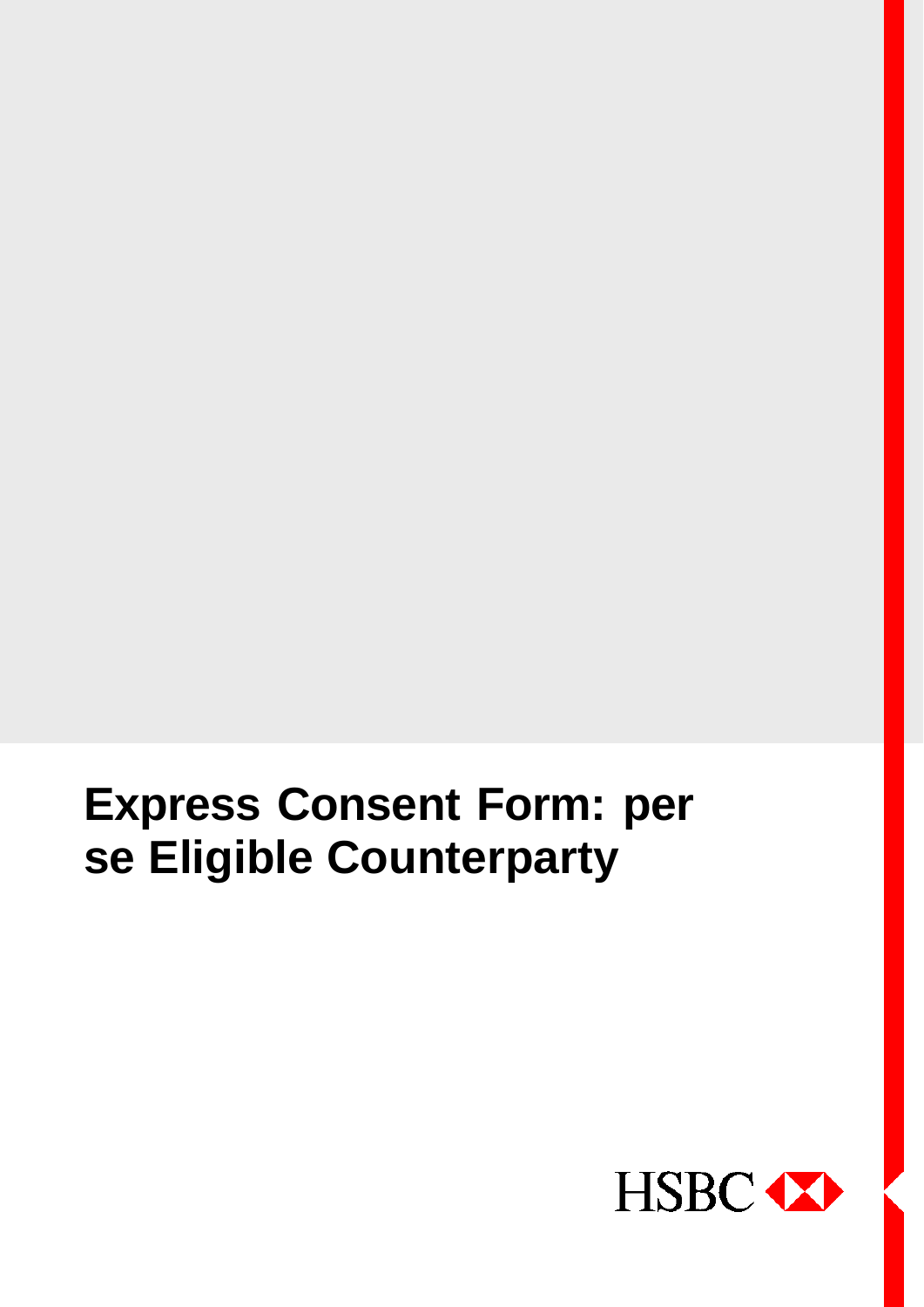Client entity name and address:

# 1. Introduction and Interpretation

- **1.1.** In order to do Global Banking and Markets business with you, we need to receive certain express consents. We kindly request that you read the following then sign and return this form to provide the requested express consents.
- **1.2.** This form also notifies you how we have classified you as a client. In this form, HSBC UK Bank plc acting through its Global Banking and Markets businesses may be referred to as "HSBC", "we" or "our".
- **1.3. Any terms not defined in this Express Consent Form are defined in the glossary to the UK Financial Conduct Authority ("FCA") Handbook.**

# 2. Your Client Classification

- **2.1.** In order to determine the obligations we owe you in the course of our business in Global Banking and Markets, we must classify you under the (recast) Markets in Financial Instruments Directive 2014/65/EU ("**MiFID II**"), as implemented into UK law, and FCA rules.
- **2.2.** We propose that your classification is an **Eligible Counterparty** in relation to the following Eligible Counterparty Business.
- **2.3.** Eligible Counterparty Business is defined as:
	- (a) dealing on own account, execution of orders on behalf of clients or reception and transmission of orders;
	- (b) any ancillary service directly related to a service or activity referred to in (a); or
	- (c) arranging in relation to business which is not MiFID or equivalent third country firm business;

but only to the extent that the service or activity is carried on with or for an eligible counterparty.

- **2.4.** This is because we understand that you are one of the following:
	- an investment firm:
	- a credit institution;
	- an insurance company;
	- a UCITS or the management company of a UCITS;
	- a pension fund or the management company of a pension fund;
	- other financial institution authorised or regulated under European Union law or under the national law of an EEA State;
	- a national government or its corresponding office including a public body that deals with public debt at a national level;
	- a central bank; or
	- a supranational organisation.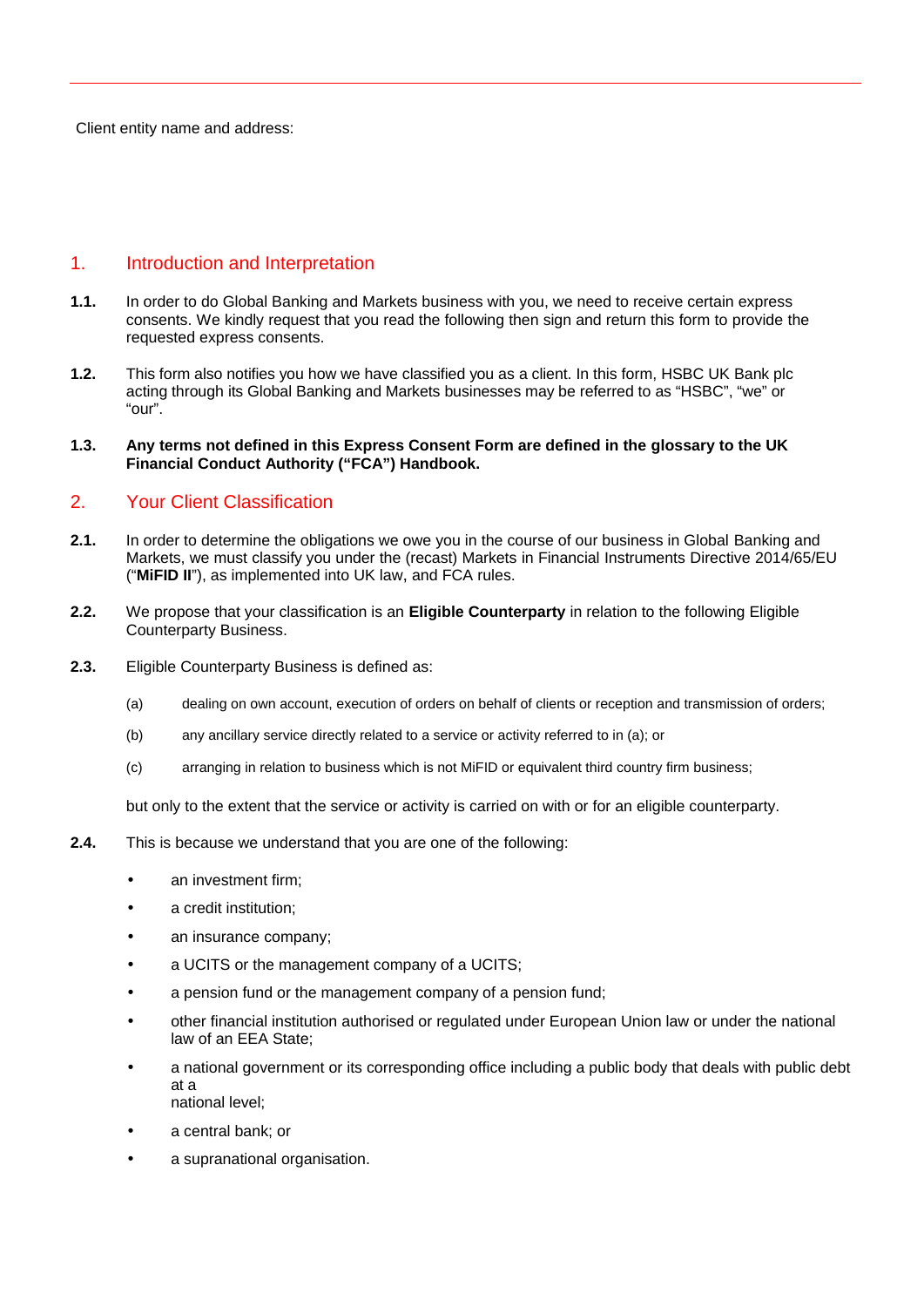- **2.5.** For all non-Eligible Counterparty Business, HSBC will treat you as a Professional Client.
- **2.6.** The above shall include entities authorised or regulated by a third country.

### 3. Express Consents

#### **3.1. Client Limit Order Consent**

A Trading Venue is defined as a Regulated Market, Multilateral Trading Facility ("MTF") or an Organised Trading Facility ("OTF"), as each is defined in MiFID II.

**By signing this form, where you place a client Limit Order with HSBC in shares which are admitted to trading on a Regulated Market or traded on a Trading Venue and that order is not immediately executed under prevailing market conditions, you expressly instruct us not to immediately make the order public where we consider it appropriate.**

*We are seeking consent under Article 28(2) MiFID II and FCA rules.*

#### **3.2. Consent to execute your orders outside a Trading Venue**

**By signing this form, you hereby consent that HSBC may execute your orders outside a Trading Venue ("OTC Consent").**

**3.3. Costs and Charges**

**Where required by applicable law or regulation, we shall provide you in good time with appropriate information with regard to all costs and charges related to the services and transactions we undertake with you. Without prejudice to these obligations, you agree to the fullest extent permissible under applicable law and regulation to a limited application of the detailed information requirements on costs and associated charges.**

*We are seeking this consent under Article 50(1) of the MiFID II Delegated Regulation and FCA rules.*

**3.4. Consent to the provision of information personally addressed to you by way of electronic mail and HSBC websites**

**By signing this form, you hereby consent that HSBC may provide information personally addressed to you by way of a durable medium other than paper (such as by way of email and/or an appropriate HSBC website) and confirm that the following electronic mail address should be used:**

*Client to insert email address in space provided.*

*We are seeking this consent under Article 3(1) of the MiFID II Delegated Regulation and certain other laws and regulations relating to the provision of information by way of a durable medium other than paper, including FCA rules.*

### **3.5. Consent to the provision of information not personally addressed to you by way of website**

**By signing this form, you hereby consent that HSBC may provide certain information not personally addressed to you by way of HSBC's websites and such other website as you are notified of by HSBC.**

*We are seeking this consent under Article 3(2) of the MiFID II Delegated Regulation and certain other laws and regulations relating to the provision of information by way of a website, including FCA rules.*

By signing this document the signatory is indicating that they have been duly authorised to sign for, and on behalf of, the organisation whose name appears below.